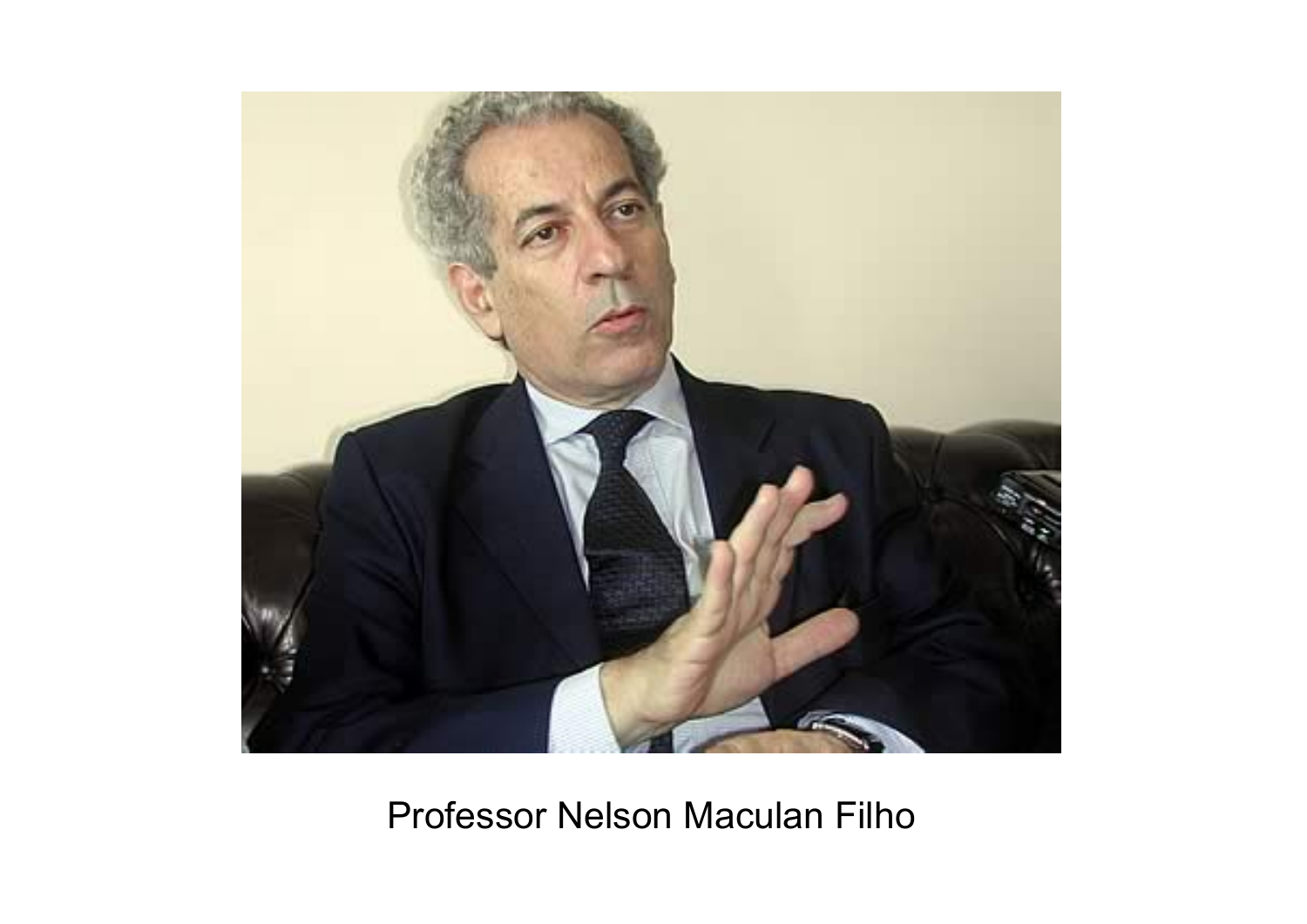# Nelson at a glance Nelson at a glance

- 1943: born in Londrina (Paraná, Brazil)
- 1965: Mining engineer, Ouro Preto
- 1967: DEA, Paris, France
- 1971: Returns to Brazil, joins UFRJ
- 1975: PhD (UFRJ)
- 1988: HdR (UPD), Docência (UFRJ)
- 2014: Emeritus

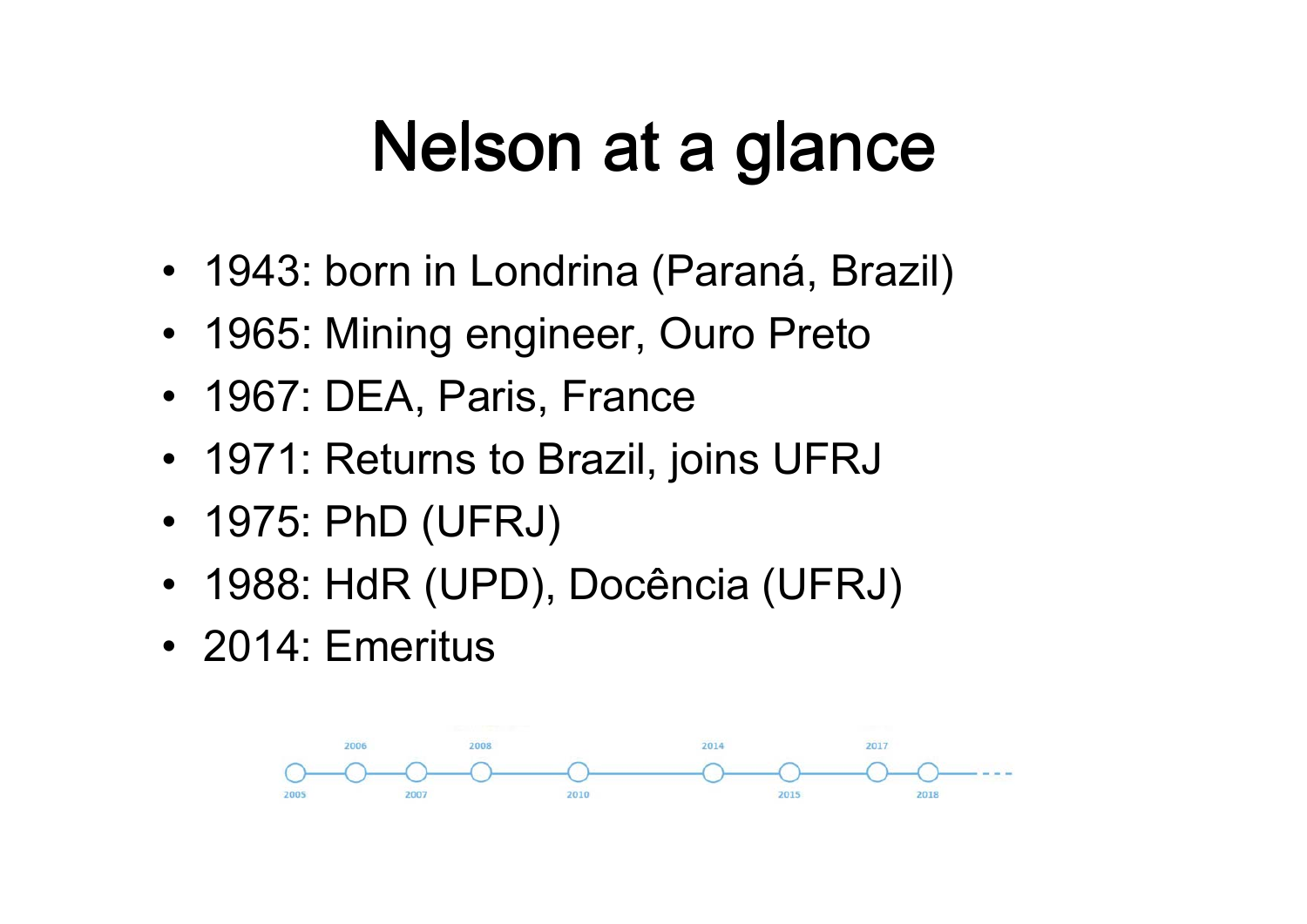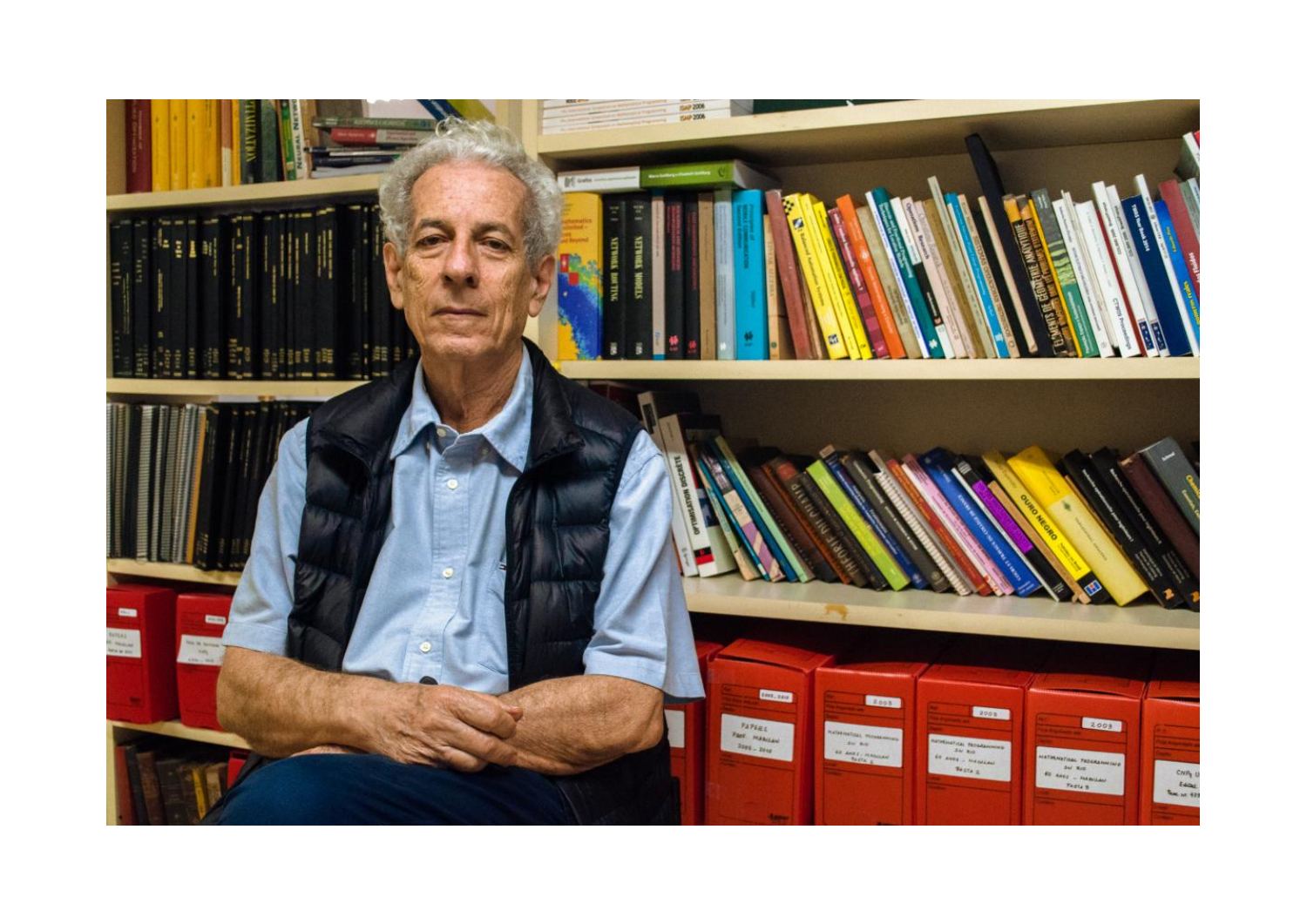## Nelson as a scientist

- •Over *150 papers* in academic journals
- •Published in virtually *all* major OR journals
- More than a dozen papers since 2020
- •Over *150 co-authors*
- • Theme: Combinatorial Optimization
	- Euclidian distance and Combinatorial **Optimization**

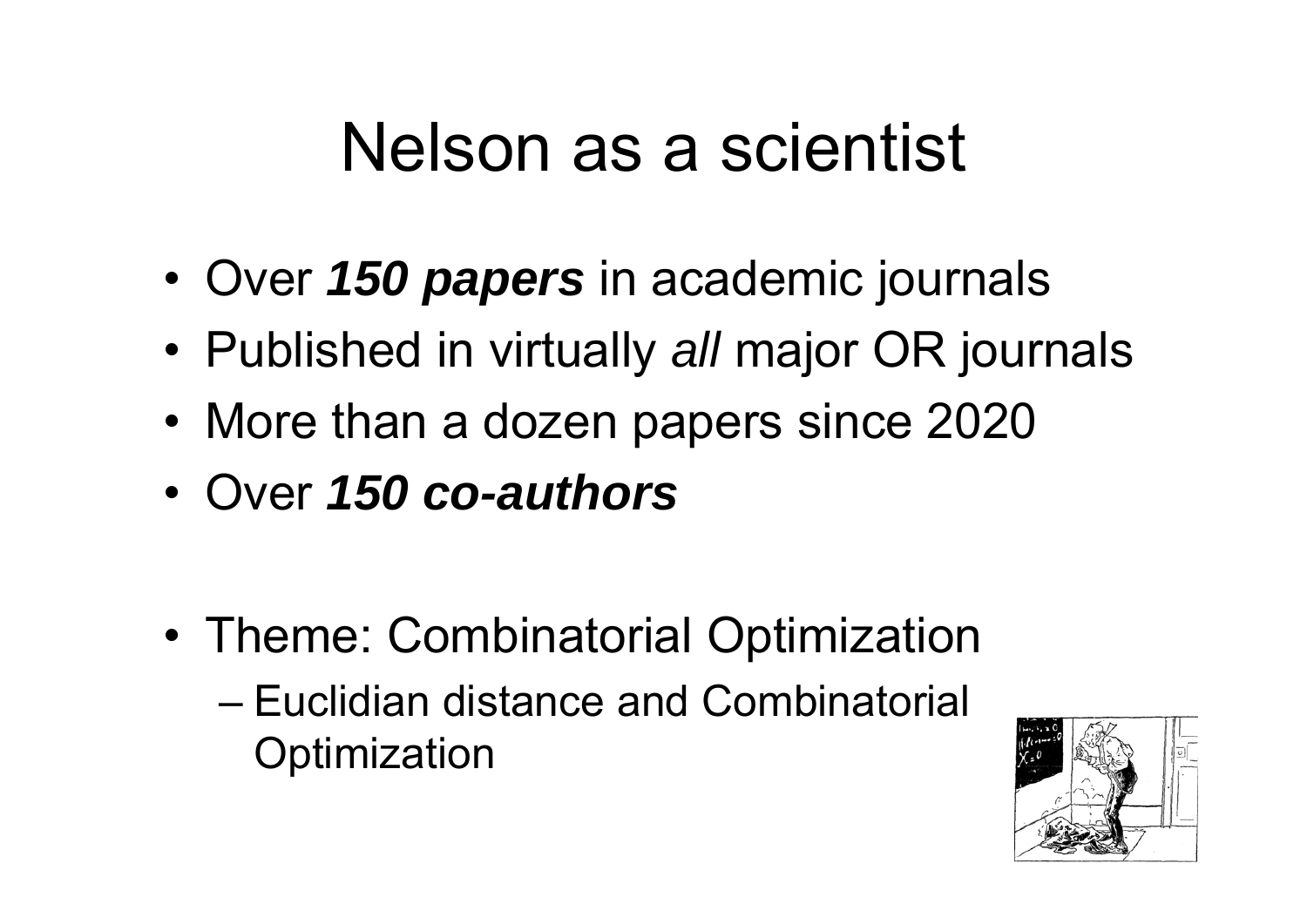#### Steiner Tree Problem

Join *p* points in Re^ *n* at minimum distance



Notice the *Steiner points* (S, S1, S2)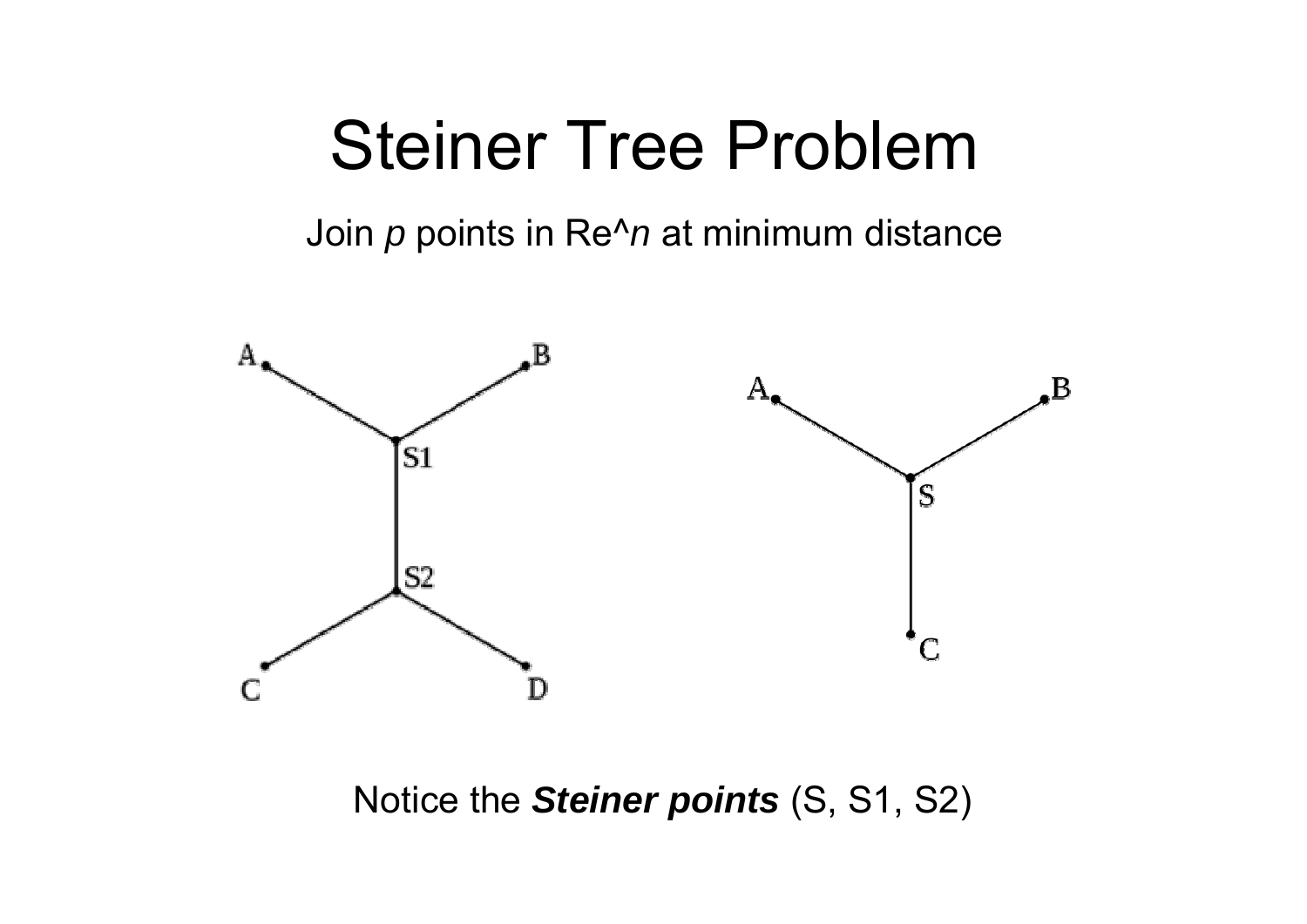#### Steiner Trees in Graphs



Not to be confused with MST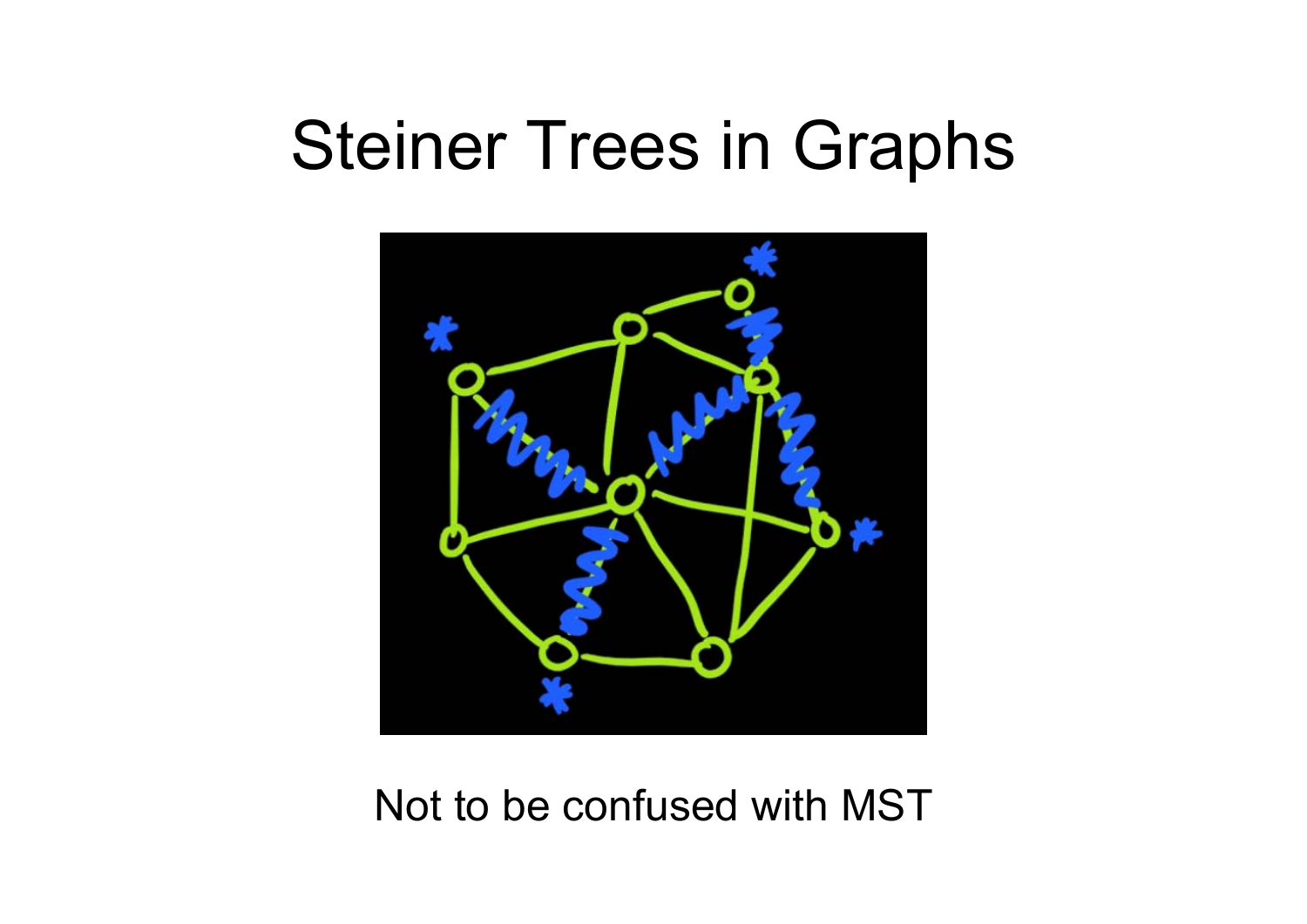# Nelson's *very* small world

- Paul Erdős (3)
	- Jayme Luiz Szwarcfiter (1)
	- –John Adrian Bondy (2)
	- Paul Erdős (3)

- Michael R. Fellows (2)
- Michael Loss (4)
- David Newbery (3)

An Experimental Study of the Small World Problem<sup>\*</sup> **JEFFREY TRAVERS** Harvard University AND STANLEY MILGRAM The City University of New York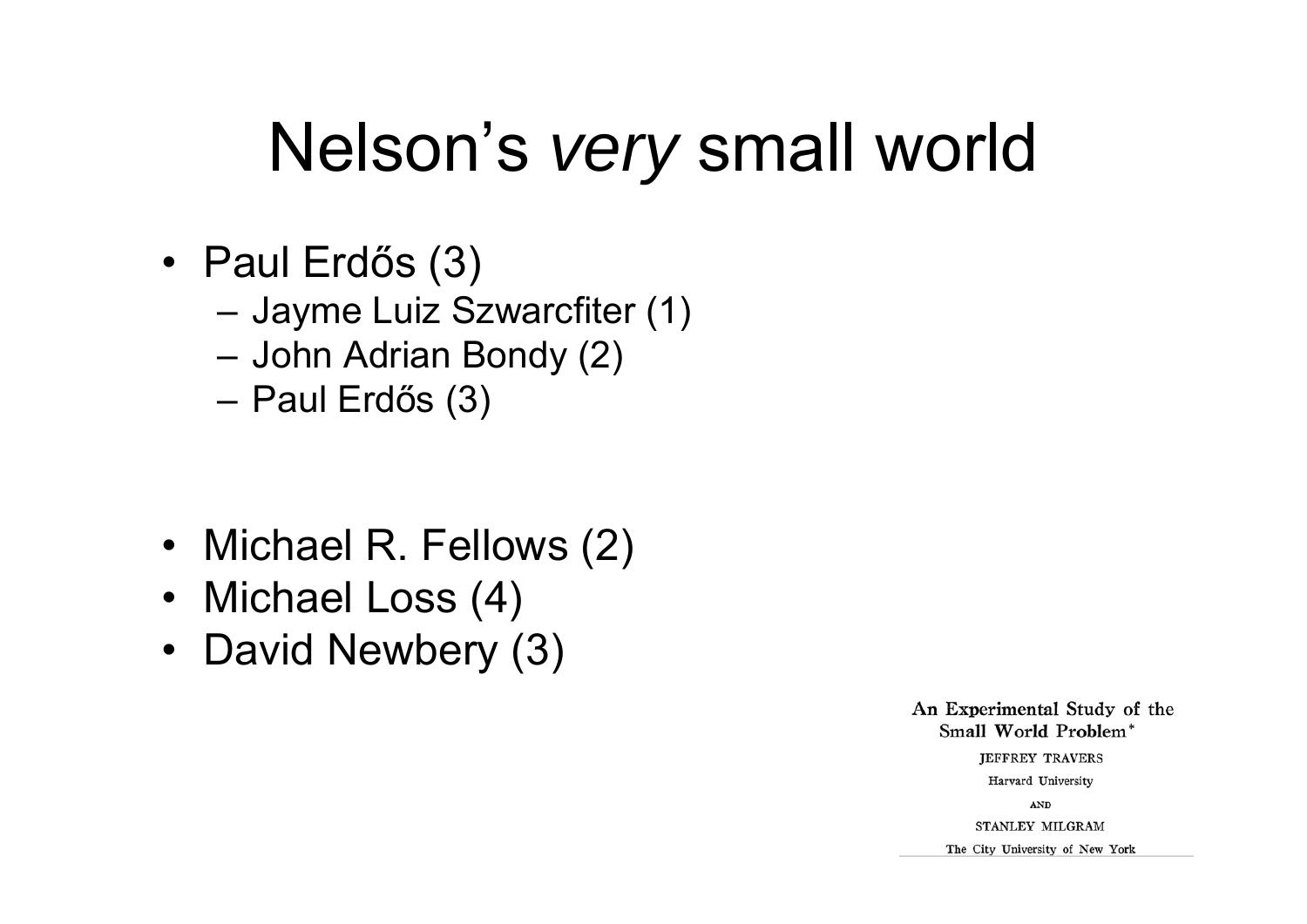# Nelson's *very* small world

- $\bullet$  *All* **OR at** *d* **\leq 3**
	- Founding fathers and young reasearchers
- • *Most* **TCS at** *d* **\leq 3**
	- Jack R. Edmonds (3)
	- Richard M. Karp (3)
	- C. H. Papadimitriou (2)
- • **Game theorists** *d* **\leq 4**
	- Robert John Aumann (4)
	- John Forbes Nash Jr. (3)
	- Martin Shubik (2)
- • **Decison theorists**
	- Peter C. Fishburn (3)
	- Howard Raiffa (3)
	- Fred S. Roberts (2)
- • **Social choice**
	- Kenneth Joseph Arrow (4)
	- John C. Harsanyi (4)
	- Amartya K. Sen (4)
- • **Discrete Math**
	- Noga Alon (3)
	- Ulrich Faigle (2)
	- John G. Kemeny (4)
- • **Math**
	- Pierre-Louis Lions (3)
	- Cédric Villani (4)
	- Wendelin Werner (3)
- **Economists**
	- Harry M. Markowitz (3)
	- Daniel L. McFadden (3)
	- Merton H. Miller (3)
- **Psychology**
	- R. Duncan Luce (3)
	- Amos Tversky (3)
- **Philosophers**
	- Patrick C. Suppes (4)
	- Brian Skyrms (4)
- • **Heroes**
	- –Daniel Ellsberg (4)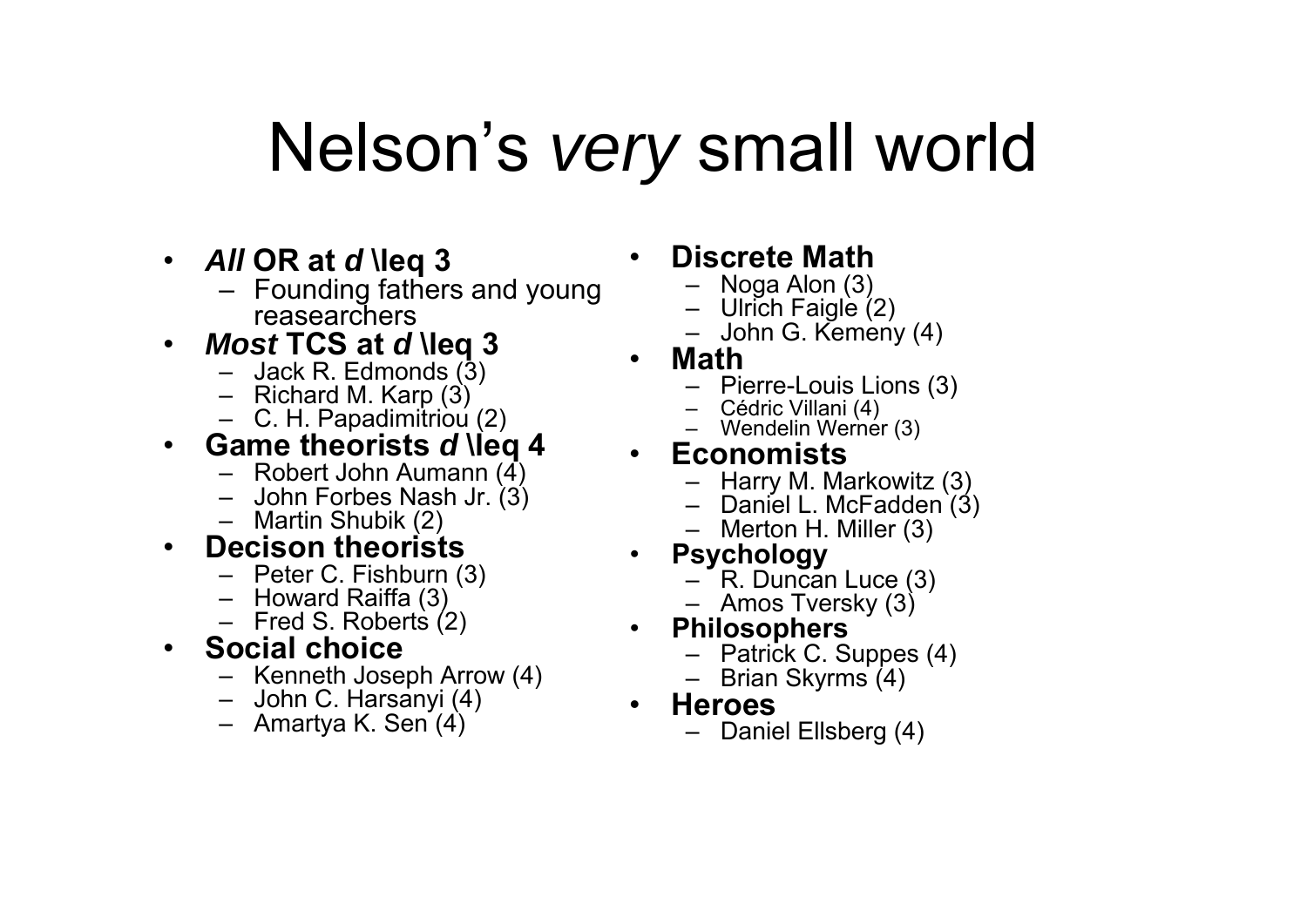## Is it not the case for everyone?

•Not really **at** *d* **\leq 4**

> *When you publish clearly written papers on interesting subjects in interesting journals on interesting subjects collaborating with interesting people*

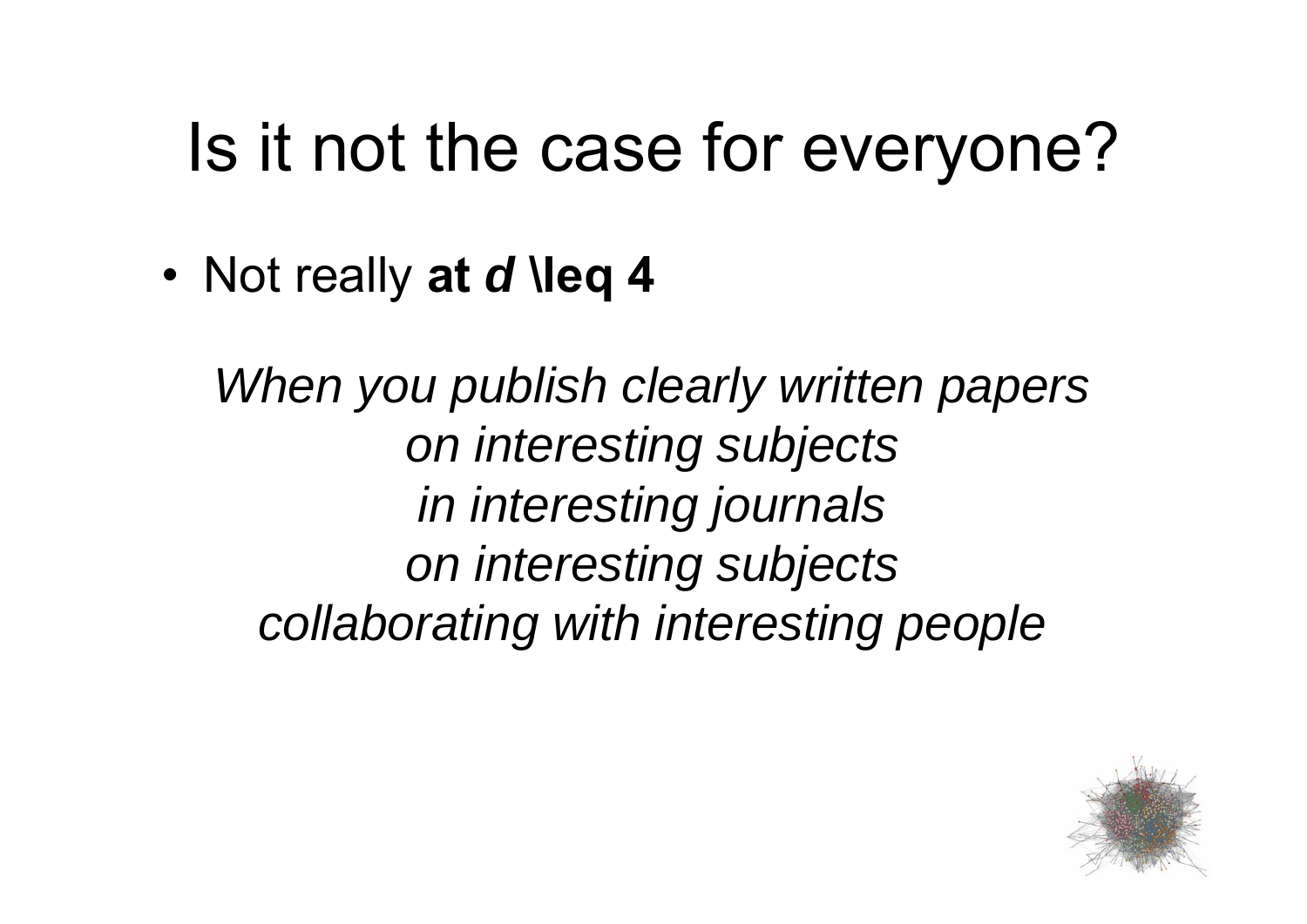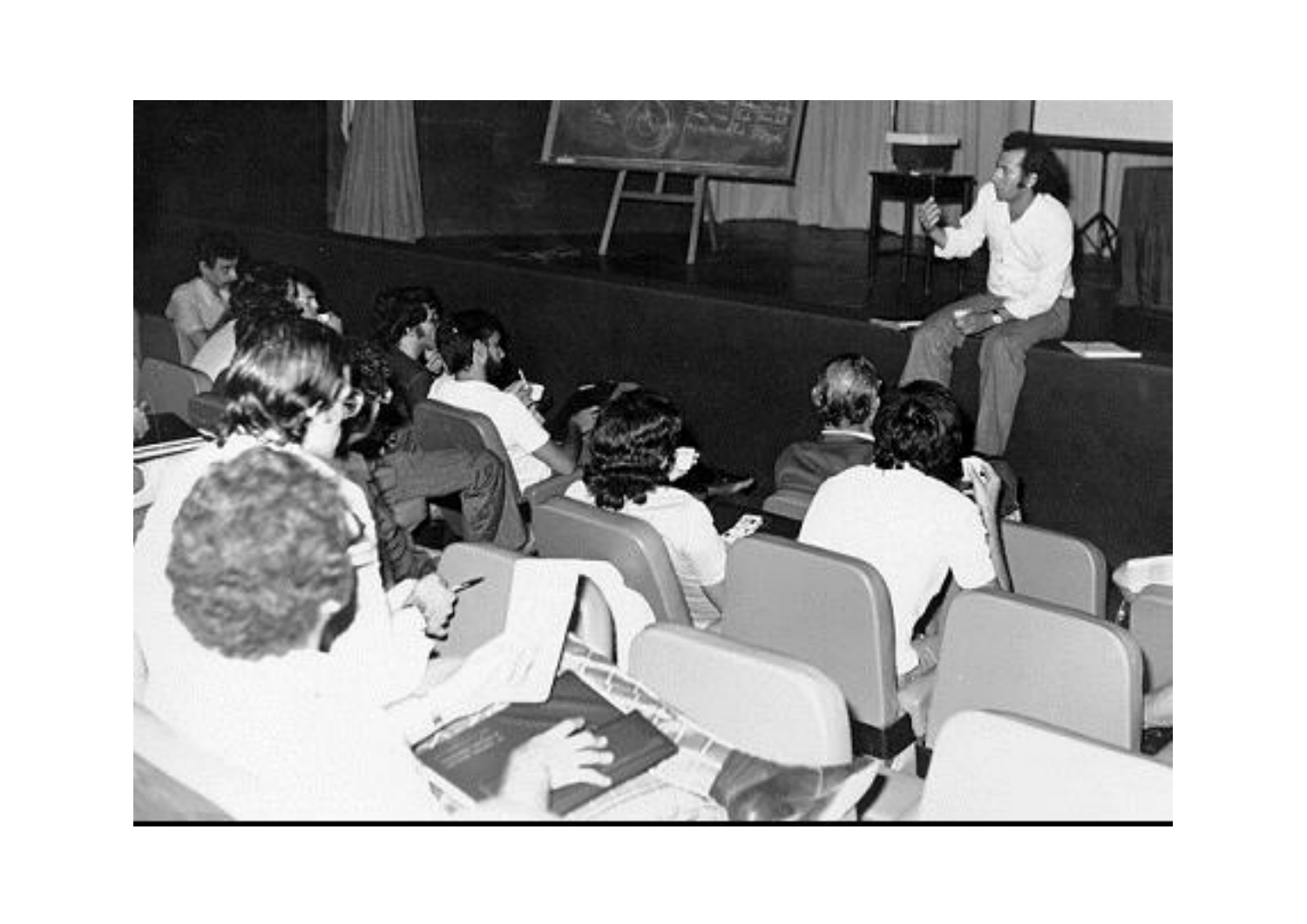## Nelson as a teacher

- Supervised **75** PhD
- Supervised **150** MSc
- $\bullet$ *CENTRAL* person in the diffusion of OR in Brazil
- Nelson is devoted to his students
	- Pesquisa Operacional, 2003
- Nelson attracts students in Brazil
- Never stopped teaching

"Eu gostaria de destacar algumas facetas de Nelson: a primeira é a sua capacidade de liderança, ele é quem eu posso chamar de um líder natural. Também devo destacar sua constante preocupação com seus alunos, tanto no nível acadêmico quanto no pessoal e humano. Não foram poucas as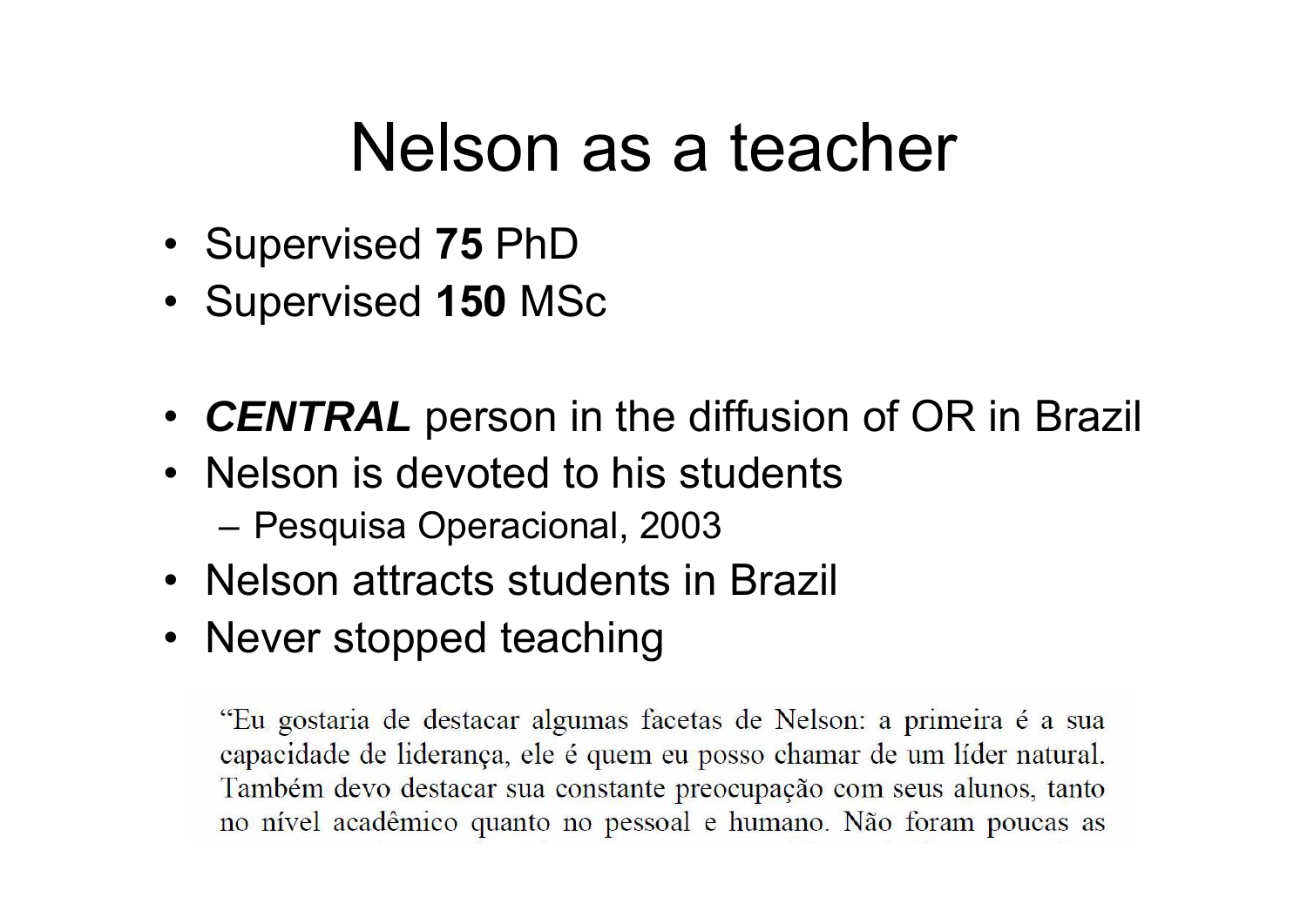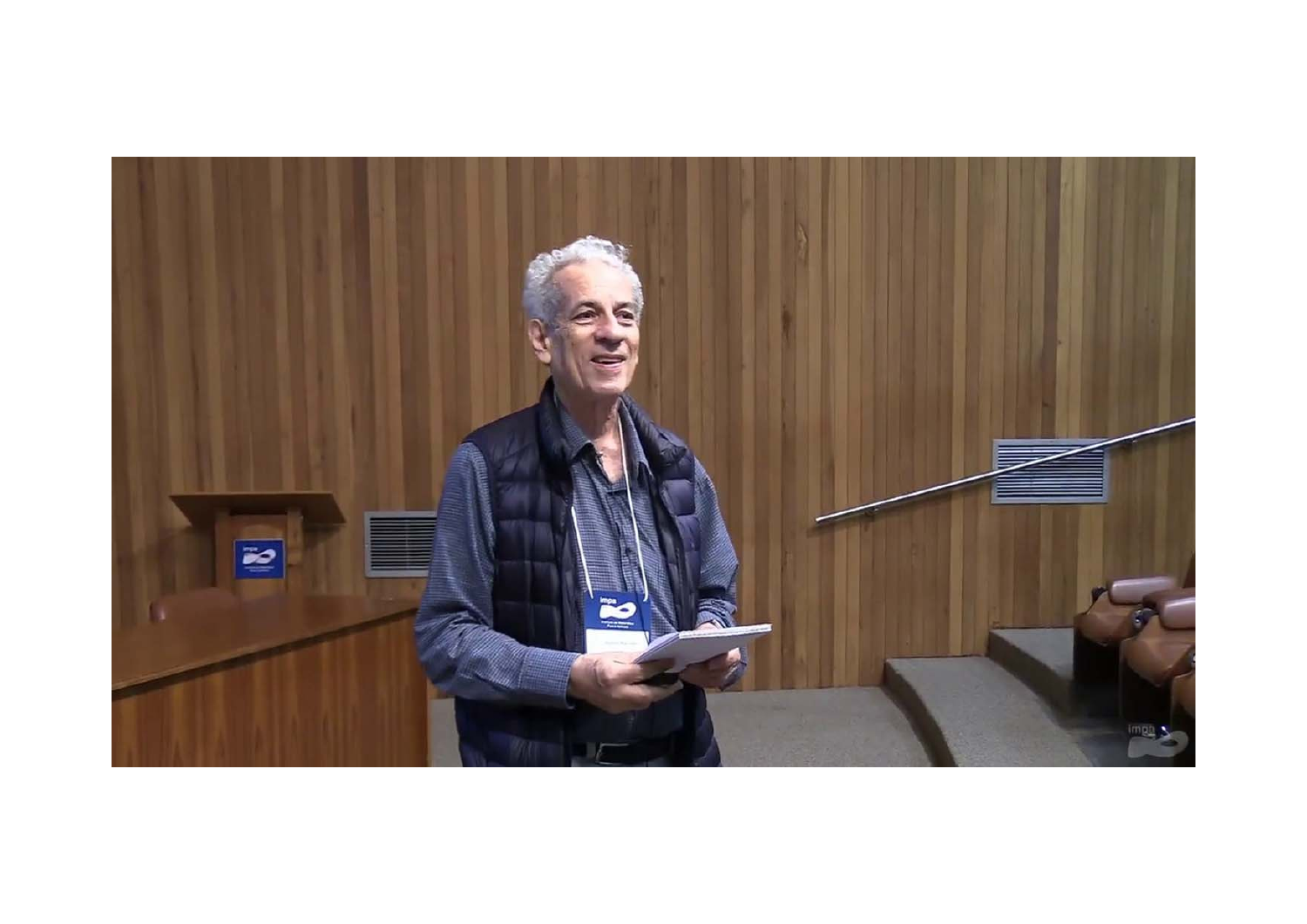## Nelson as an organizer

- SOBRAPO (1974-1976)
- $\bullet$ ALIO (1988-1990 and 1998-2000)
- IFORS (1983-1986)
- $\bullet$  International conferences in Rio (ISMP, Summer School on CO)
- Took *many* responsabilities at UFRJ



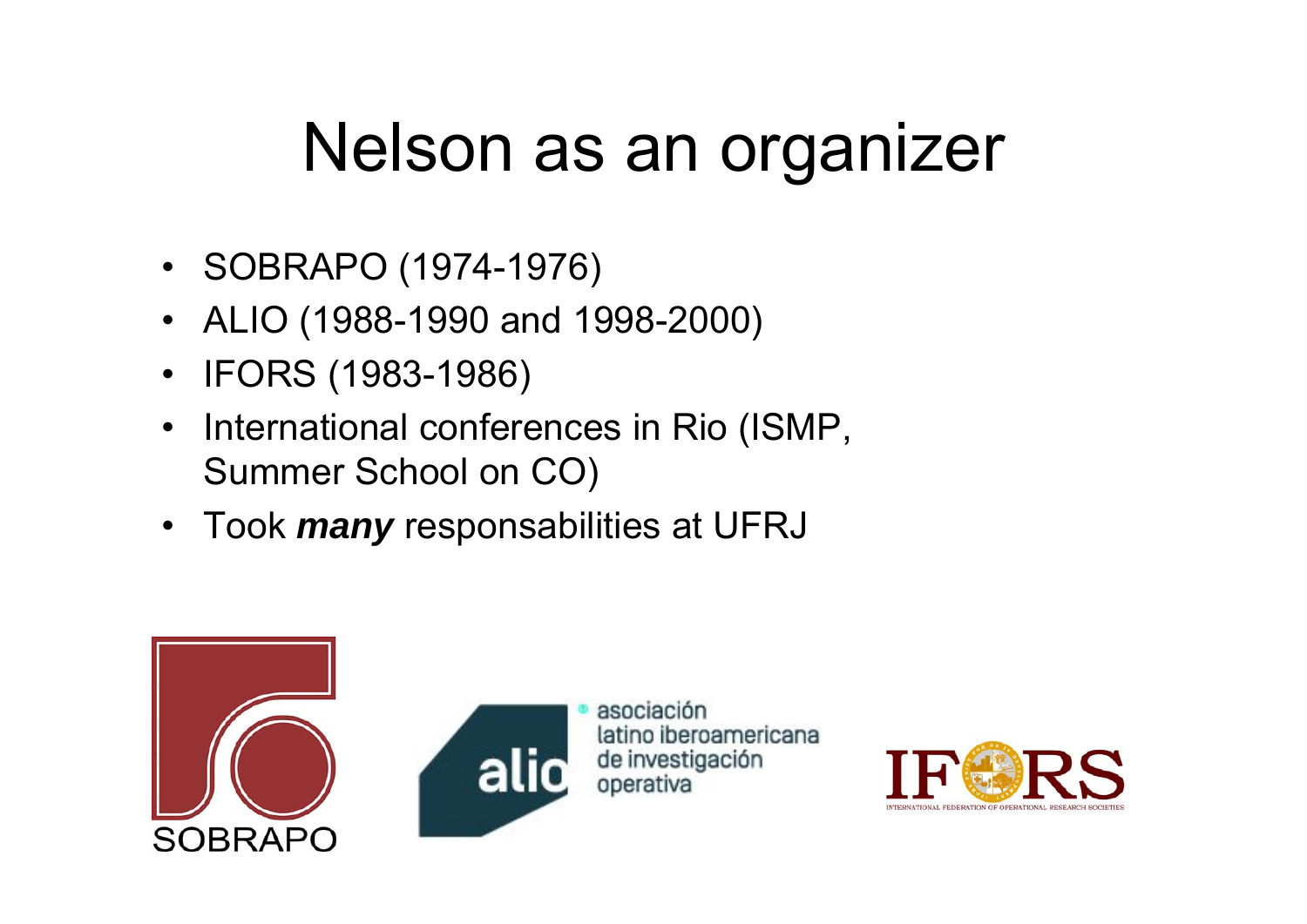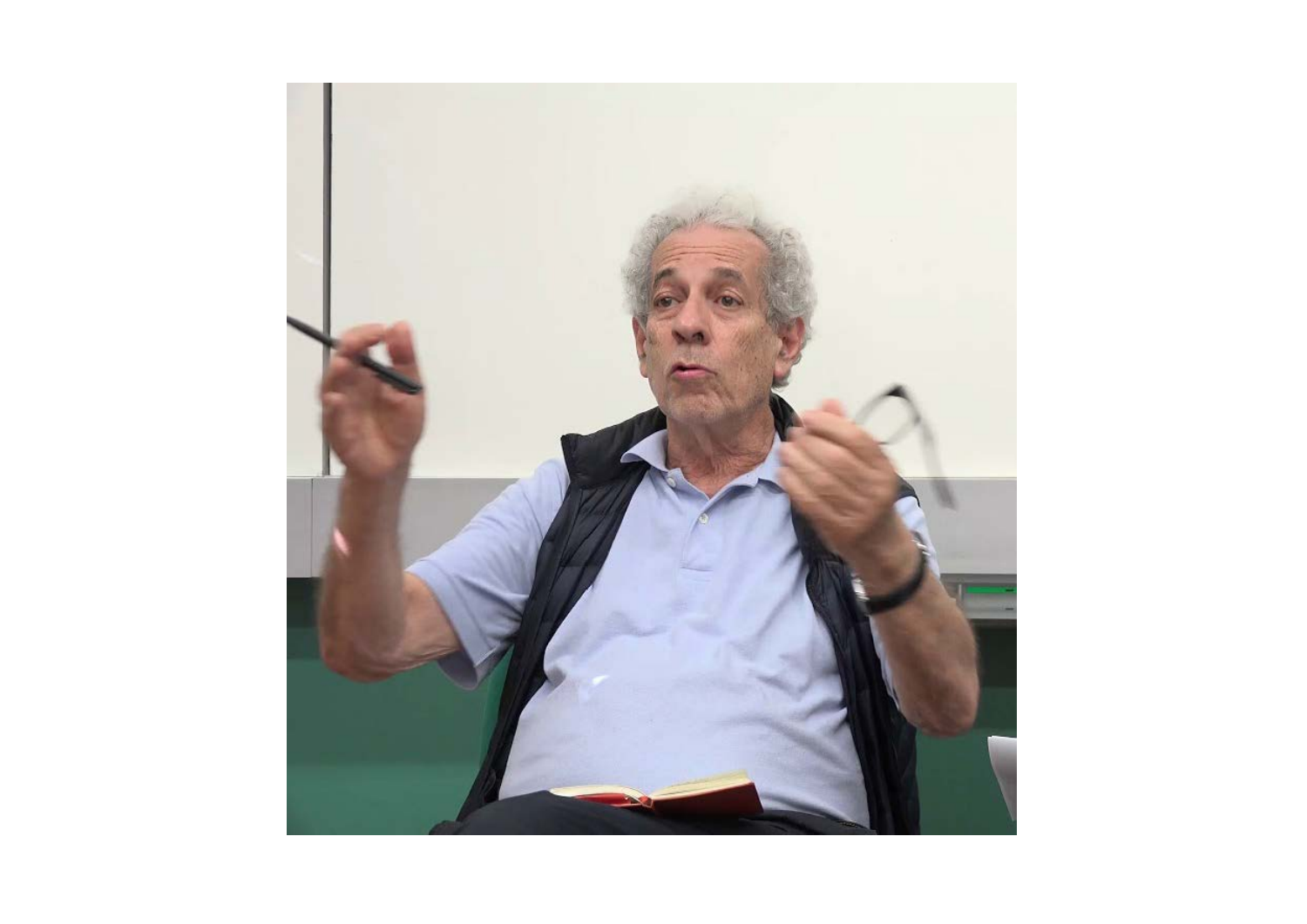## Nelson as a leader

- Rector UFRJ, Brazil (Jul 1990-Jul 1994)
	- Complete U with 43 823 students



- National Secretary of Higher Education, Ministry of Education (SESu-MEC), Brasília, Brazil (Feb 2004-Dec 2006)
	- New Universities, new campuses
	- Recruitment of professors
	- Open, free and easy access to higher education (Brazil has 23 U in ARWU, 30 U in France)